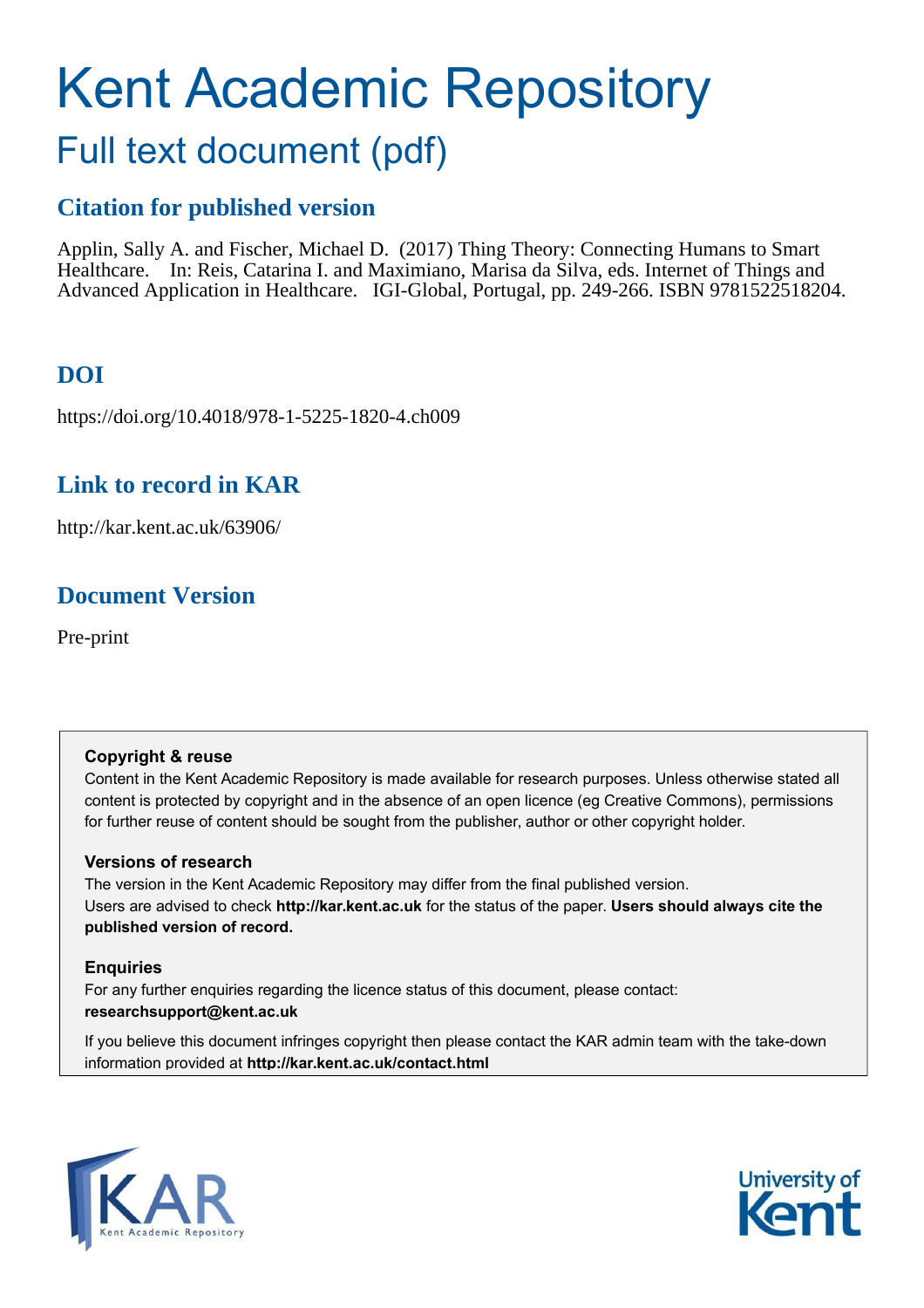#### Thing Theory: Connecting Humans to Smart Healthcare Sally A. Applin (University of Kent – Canterbury, UK) and Michael D. Fischer (University of Kent – Canterbury, UK) Source Title: **Internet of Things and Advanced Application in Healthcare** Copyright: © 2017 |Pages: 17 DOI: 10.4018/978-1-5225-1820-4.ch009

#### **INTRODUCTION**

Healthcare providers will enter location-aware smart environments with the expectation that their devices will integrate, their location will be incorporated, and the environment that they are within will specifically respond to their needs, as well as to the needs of their patients. Cooperation and coordination in complex environments requires people to have access to appropriate contextually sensitive information, some of which must be shared between them. To plan and design effective location-aware smart environments for healthcare, tools are required for integrating and responding to human needs and anticipating human intents and desires.

Humans depend upon successful cooperation with each other for their survival. As humans have evolved their environments, their communications structure and the messages that it produces have become more complex. Sharing or overlap of messages becomes critical in these highly heterogeneous environments, now comprised of people with many points-of-view using a range of channels for communication in multiple languages.

A location-aware healthcare smart environment is another layer within this already highly heterogeneous system of communication. Each component in a location-aware smart environment network can generate data and send messages that must be processed, understood and responded to in some manner. In a healthcare environment, well placed software agents can help manage critical messages shared between sensors, low level software agents and the people who act on this information, improving care for patients and outcomes for providers.

The authors' propose a framework based on the agency of both humans and environmental components: Thing Theory, a logic-based agent framework that evolves discussion on how to connect humans to a healthcare environment designed to function for their benefit.

#### **BACKGROUND: THE HEALTHCARE ENVIRONMENT**

Discrete pieces of the healthcare environment can be automated with Internet of Things (IoT) technologies, lessening the risk of mistakes from the outcome of multiple, multiplexed messaging and increasing the cooperation and abilities of technology to partner with people. In ideation, smart environments in healthcare are a great idea. In practice, much must be overcome for their successful deployment (Perry et. al 2013). Healthcare is a legacy system, largely regulated by government. In healthcare, many mistakes can have serious long term consequences, or can be fatal. Thus, any automated element within the healthcare domain must be well thought-out, robust and offer redundancy to enable successful application (Fairbanks et. al. 2014).

With the IoT and healthcare there are many possible hypothetical scenarios that could be developed, from the critical, such as smart operating rooms, pharmacy services, and smart rooms for patient or psychiatric care units (Wears  $&$  Leveson 2008), to more mundane aspects of healthcare such as sections of preventative clinics or cafeteria and parking services. In healthcare, using the IoT for patient care and using the IoT to reduce costs can co-exist as mutual goals to improve healthcare quality, as joint benefits emerge from streamlining for efficiency and improvement of service quality (Chaudhry et. al. 2006). IoT strategies for healthcare should enhance and leverage legacy systems rather than reduce services as a by-product of automation.

The easiest early applications of the IoT could augment current automated elements of medical processes. An IoT within healthcare should be based on two broad concepts, distribution of functions to addressable devices where each device is responsible for a limited set of operations or capabilities, and a framework for flexibly integrating these devices so that developers, or even end users, can assemble the set of capabilities needed for some situational macro-task. Thus, IoT devices are tools that can be used for a vast range of purposes, rather than integrated systems per se. Integration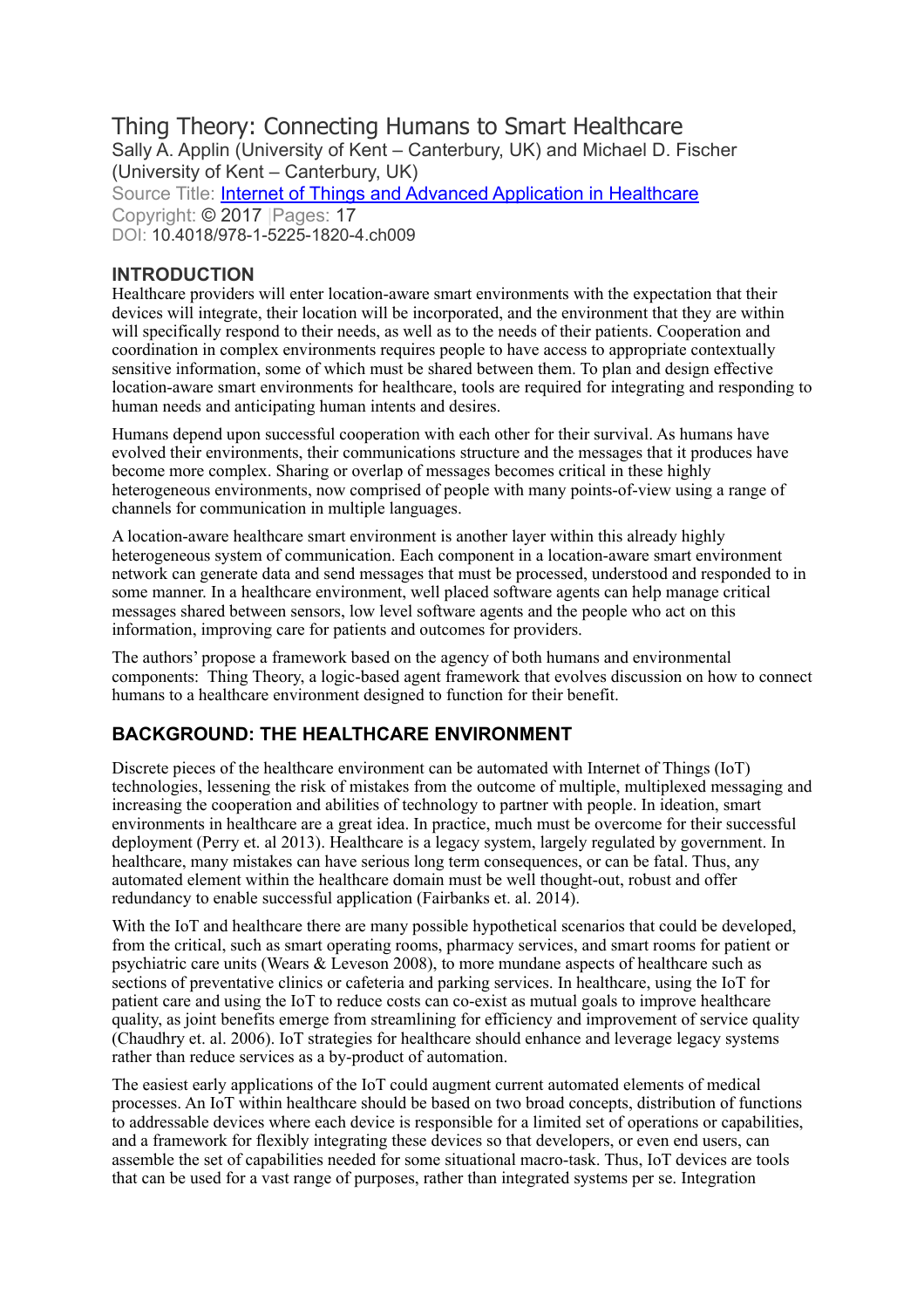emerges from instantiation of a given tool assemblage into a process through knowledge-based systems external to each device (Bradshaw et. al. 2013). This orientation largely mirrors the current situation, where space and individual tools are available for highly trained teams of individuals to integrate as needed to serve different medical procedures.

Minimally, connecting a device to the IoT framework requires transforming the external information a device produces and consumes into a form that can be transmitted over a network (Gubbi et. al. 2013). Examples of relatively straightforward healthcare IoT applications enable scales, blood pressure monitors, temperature and other visit quantification devices to share data directly by transmitting on demand usable measurements to a requesting (or watching) network agent. One or more network agents could manage the patient's record from each device. For example, as a patient enters a room, the room could be either activated by sensor, or could activate when a healthcare worker logs into the room's network and verifies the patient identity in the room. As the healthcare worker takes the measurements on various devices, the smart machines can send their readings to an open file, with buttons on the devices as options to skip logging the reading, or a way to do that in software in case there is a patient request to not update certain readings. Automating this data entry would save the time of the healthcare worker, who currently must scribe and re-enter the data into the computer after completing the data collection with the patient.

Most current devices used in medical contexts are designed with the intent to be administered by highly trained people. Current devices need to be actuated to take a useful measurement and to have the appropriate context for that measurement to be useful. Some of these tasks are easier to address than others. An example of this might be to use IoT sensors to maintain room supply inventories. A simple sensor could determine if a supply level was low for cotton or alcohol pads, or other supplies, and this could trigger inventory resupply. In small clinics, this may not be useful, but in larger hospital settings, it may be helpful to have supply levels monitored and automated for refills. IoT sensors can monitor if someone is out of their bed, if the door has been opened, if the floor has extra weight on it, if the lavatory has been used or not, etc.

What can be measured, recorded and sent back as data in the healthcare environment is only limited by human imagination. What will be key to IoT healthcare scenarios are trusted methods to manage this low-level sensor data as messages between agents (Babar et. al. 2010). In addition, the data from these messages would serve the patient and clinics best if it could be managed and integrated in more meaningful ways that contribute to the well being of the patient and the efficiency of the healthcare enterprise. In healthcare especially, context of data collection is critical (Ahsan et. al. 2009).

If there is a patient who is mobile, and staying overnight in a room for observations or tests, whether or not they get up to use the lavatory (assuming it is not related to their tests) is less important in a smart environment, than if a patient records using the lavatory every 15 minutes and does not have a condition precluding that behavior. Simultaneously, patient data must be protected against uses that do not serve patient treatment, and in cases where it does, care must be taken so that the patient does not feel that they are a part of a larger surveillance state, only benefitting the healthcare clinic or provider, rather than patient well-being.

To achieve this in an IoT multi-agent healthcare environment, a trusted broker between individual agents and components and the healthcare workers and patients, is required to achieve secure and appropriate results. Thus, to move healthcare into the IoT realm, a universal 'thing' that can function as a source of trust and competence to organize other agents (Atzori et. al. 2011) while securing and protecting patient data, is required.

#### **THING**

#### **An Agent Based Multiplexed Message Manager**

The 1960's Addams Family television series was based on a cartoon by Charles Addams (The Paley Center for Media, n.d.). The Addams Family lived in an enormous old mansion, full of taxidermy and other curiosities, located adjacent to a cemetery near caves, quicksand, and a swamp. The character of Thing is a disembodied hand (and forearm) that has been with the family for many years and is described as both a 'family retainer' and 'friend.' It inhabits a series of tabletop boxes in different rooms of the house that could be compared to a type of roughly cobbled physical network.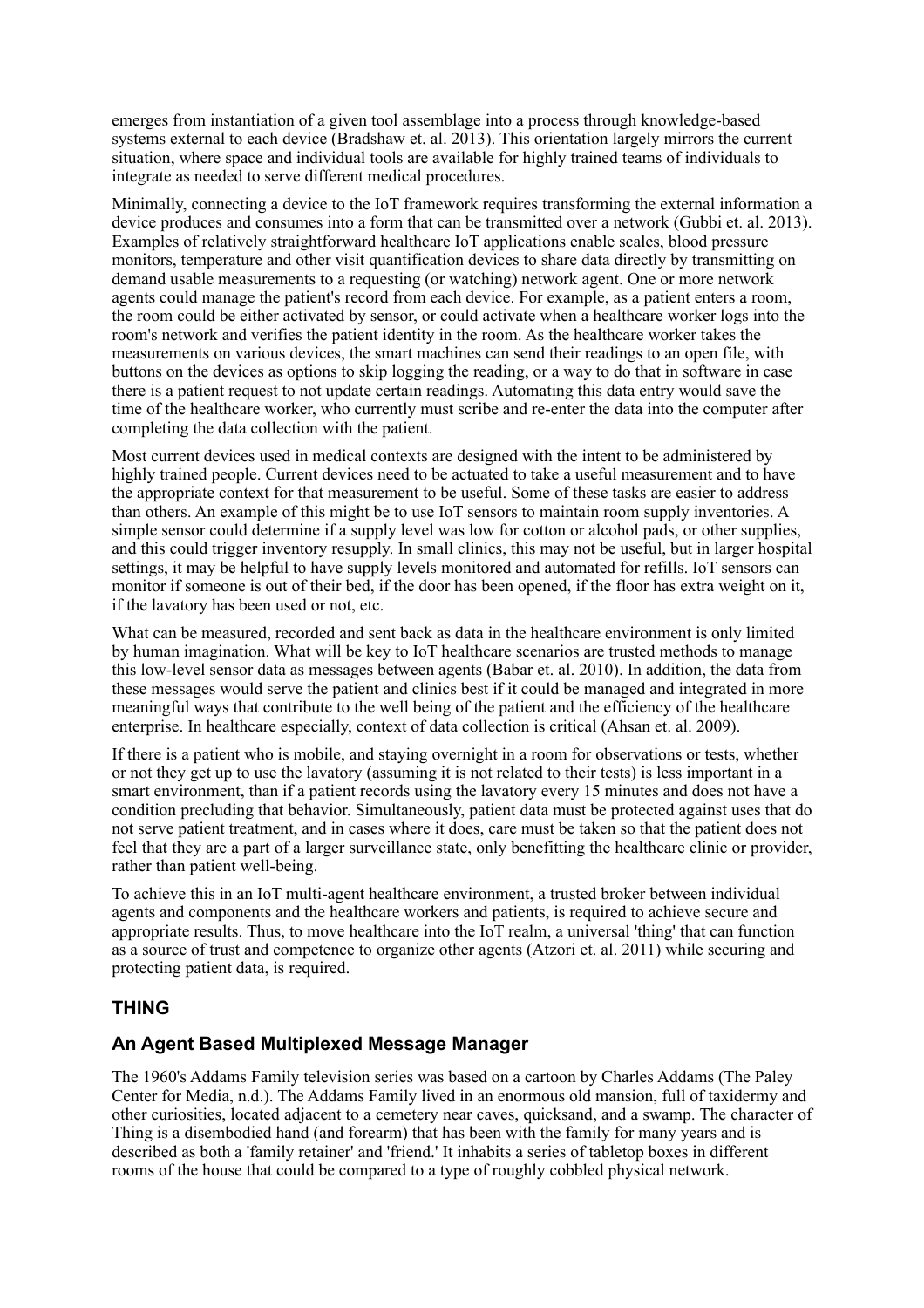Thing also inhabits plant pots, clocks, the breadbox, glove compartments, tree roots, and other devices to use as a base for interaction. Thing communicates with the family by gestures, sign language, writing out notes, or tapping out messages in Morse code. Thing serves the family by accessing a portal in contextual proximity to what is needed. Thing will answer the phone, by taking the receiver off the hook (and later replacing it), pour the tea, retrieve and deliver the mail, play castanet accompaniment to the Butler's harpsichord recitals, light cigars, return hats, offer advice, put its finger on a bow for tying up a present, or whatever else might be needed or desired at the precise moment required, in the precise room or context needed. Thing is not only a ubiquitous agent, but an anticipatory one that migrates within the environment. Although the family displays a "Beware of the Thing" sign on their front gate, Thing is shown to be courteous, friendly and helpful.

The authors consider the Addams Family's Thing, minus the Uncanny Valley issues (Masahiro, 1970), as a good potential starting point for how agent behavior and interaction could support people in location-aware smart environments, including those within healthcare. The sensing, response and location-awareness of Thing is a useful aspirational model, even if the goal is not for disembodied hands to pop out of boxes to assist a patient. As an agent of sorts, Thing learned about and possessed data knowledge of every member of the household, their preferences, needs and desires, and was sensing and aware as to what type of contribution it could make to the successful outcome of their actions. Thing worked with their location and required nothing from them to be able to assist them, outside of their accepting its non-verbal limitation.

Thing had sensors, data, and was location-aware. It also managed in part, the relationships between members of the household. This is what the authors would expect of an agent in a healthcare smart environment, and what the authors hope, within the range of sensitivity to privacy, might be achieved. Developers will have to think like Thing in order to take into account how to manage the multiplexed communications, needs and messages that come from multiple sensors and actuators at different locations within the healthcare environment. People, sensors or actuators might be moving within the environment requiring location awareness on the part of the overall environment to use the capabilities of the space. Physical spaces are gradually shifting, with the aid of pervasive technology, from being mainly locations or destinations (with space in-between), towards the notion of being places that 'host transitions' (Applin and Fischer, 2011a).

In healthcare, this becomes critical as people may move through many spaces as a result of what is required for their care. A patient might begin in one environment (doctor's office) and transition through the course of diagnosis or treatment through several more offices, labs, or specialty clinics, each for an unknown amount of time. No two patients may have the exact time or place experience as part of the process of their care. This makes provider-to-patient ratios difficult to estimate and creates an unpredictable system that when unified for a 'standard' patient, risks individualized care through poor design of over homogenization. However, smart environments that can keep track of individual needs, requirements, times, preferences and schedules, can be welcome additions to any healthcare system, if they are implemented in a way that promotes human agency and protects patient privacy. In other words, it becomes even more critical for developers to create agency-based aware systems and to design the algorithmic underpinnings of the healthcare smart environment to be useful, yet unobtrusive. Most critically, these new designs must integrate to work within existing legacy systems.

#### **PERVASIVENESS AND POLYSOCIAL REALITY**

When the authors examined the current state of the distribution of pervasive technology, they discovered that it permeates some areas, and barely covers others. As services by sensors and actuators becomes pervasive, human expectation, and some level of fusion with the systems that support sensors, will become more and more intertwined.

To smooth the transition for healthcare into a sensor/actuator services system, conflicts within its culture with regard to adopting and adapting new technologies must be resolved by those developing and deploying pervasive technologies. Technological practice that is 'marked' (e.g. unabsorbed) cannot be pervasive. Technologies becoming 'unmarked' (e.g. absorbed) into the 'unawareness' of daily life in a healthcare system, indicate successful technology acceptance (Applin and Fischer, 2011a).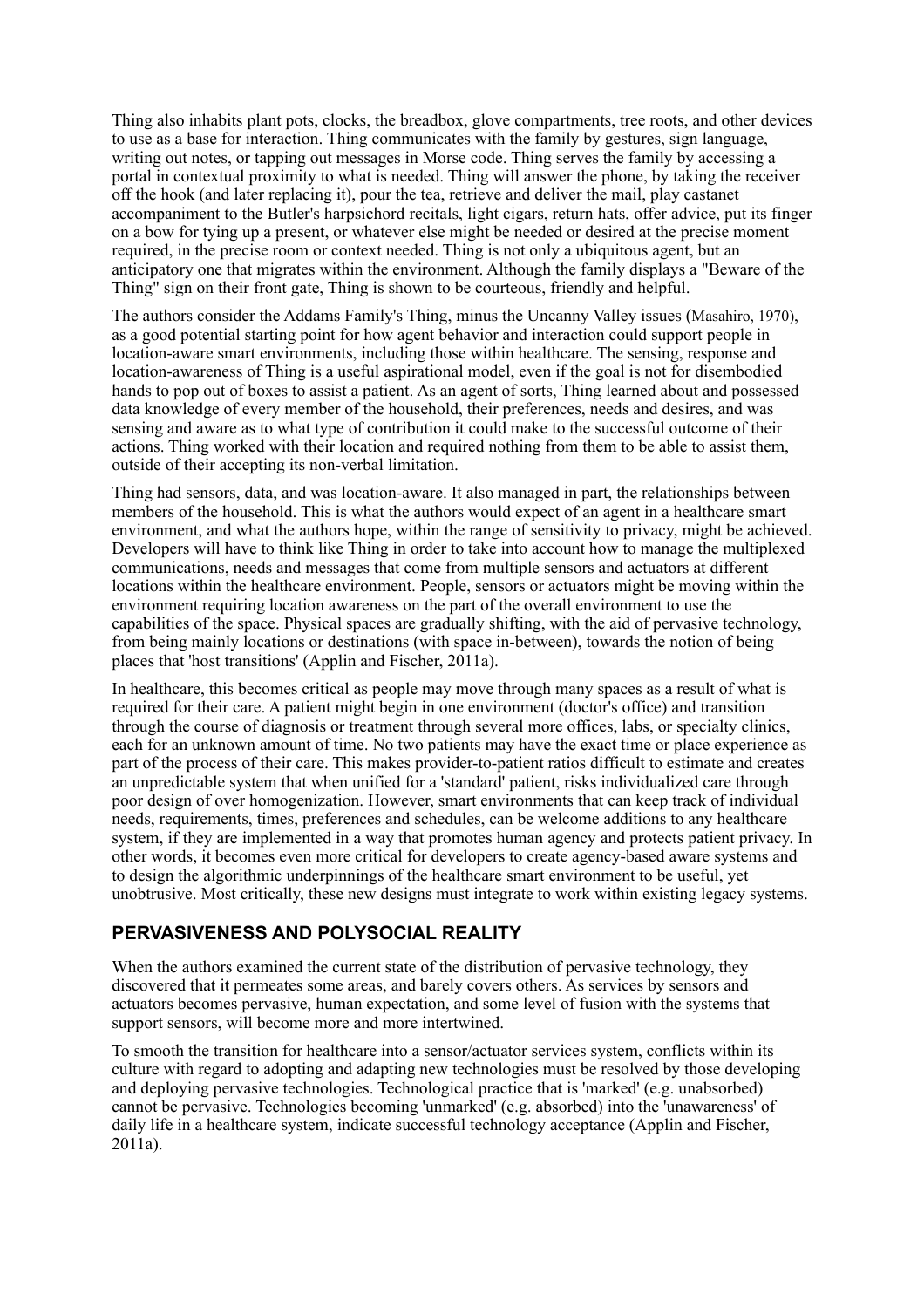Humans are constantly trying to communicate whether static or in motion or in proximity or distanced. When humans communicate with others they might talk through closed doors. They also often disrupt, interrupt and try their best to be heard and to listen. Digital mobile technology enables people to be in the same place at the same time, or not, and to be mobile or not. Due to time, space, and conceptual differences, people may not be in the same 'plane of reception' at the same time even if they share time and space coordinates. To the extent that people share common sources of information while interacting with each other, the greater their capacity to collaborate becomes. If humans share too few channels relevant to a common goal, there may be too little mutual information about a transaction to interact and communicate well collaboratively. Poor collaborative interaction can lead to further relational fragmentation with the potential to promote isolated individuation on a broad scale (Applin and Fischer, 2011b). By changing the means that humans use to manage space and time during their daily routines, developers can shift human experience from individuated, user experiences to enhanced sociability within a multi-user, multiple application, multiplexed messaging environment. In healthcare smart environments, there are multiple channels creating multiple communications, which may or may not be coordinated or multiplexed, and receiving multiple communications in kind that may or may not be synchronous, all while people may be moving through the environment. It can add up quickly to being overwhelming (Applin and Fischer, 2012a).

PolySocial Reality (PoSR) as a conceptual model of the global interaction context that emerges when use of the social mobile web and other forms of communication contribute significantly to instantiating intentions (Applin and Fischer, 2011b, 2012a). PoSR describes the aggregate of all the experienced 'locations' and 'communications' of all individual people in multiple networks and/or locales at the same or different times. PoSR is based upon the core concept that dynamic relational structures emerge from the aggregate of multiplexed asynchronous or synchronous data creations of all individuals within the domain of networked, non-networked, and/or local experiences (Applin and Fischer, 2012b).

Network and mobile communications tend towards message multiplexing that results in a PoSR messaging environment that goes well beyond the limitations of human physiological systems to directly engage (Applin and Fischer, 2012b). Thus, the interaction environment described by PoSR implies that there are great challenges in using upcoming technologies to improve the social integration of people and their environments, and the entropy associated with location-awareness combined with PoSR outcomes creates a complexity problem that might benefit from a particular kind of Artificial Intelligence (AI) agency to solve on an as needed basis. When environments have the potential to be 'social' (even between themselves as machine-to-machine) there exists a high potential for fragmentation (e.g. partial or complete isolation from ensuing social transactions) due to PoSR related multiplexing.

This type of messaging situation in healthcare can be critical and lead to fatalities if messages communicating urgent, specific care instructions are not received and acted upon in a timely manner. The capacity to parse multiple messages in location-aware healthcare environments is certainly possible, through sensors and processors, and collating that material and sifting through what is critical is where an integrative agent can contribute. This is where Thing excels as an agent, mostly based on knowledge of the situation, the requirements and specifications, and what is going on in context in real time; the capabilities of the healthcare environment in the present. There will need to be well considered somewhat transparent software and hardware in order to design agents with the utility of 'Thing' to manage multiplexed communications, needs and relationships in the healthcare environment.

#### **THING THEORY**

Thing operates through observing, reasoning and then taking action. Thing's observations and reasoning are based on knowledge of the humans in its proximity that it has gained over time through understanding and learning what type of tasks they require assistance with on a regular basis. Thing expands the agency of group members and greatly enhances their experience within their rather complex environment by acting as an agent on behalf of a wide range of different services and facilities the environment has to offer, connecting these to intentions of the group. In a healthcare environment, Thing would require trusted access (on an appropriate sliding scale depending upon patient healthcare needs) to learn about a patient in order to successfully assist it in the healthcare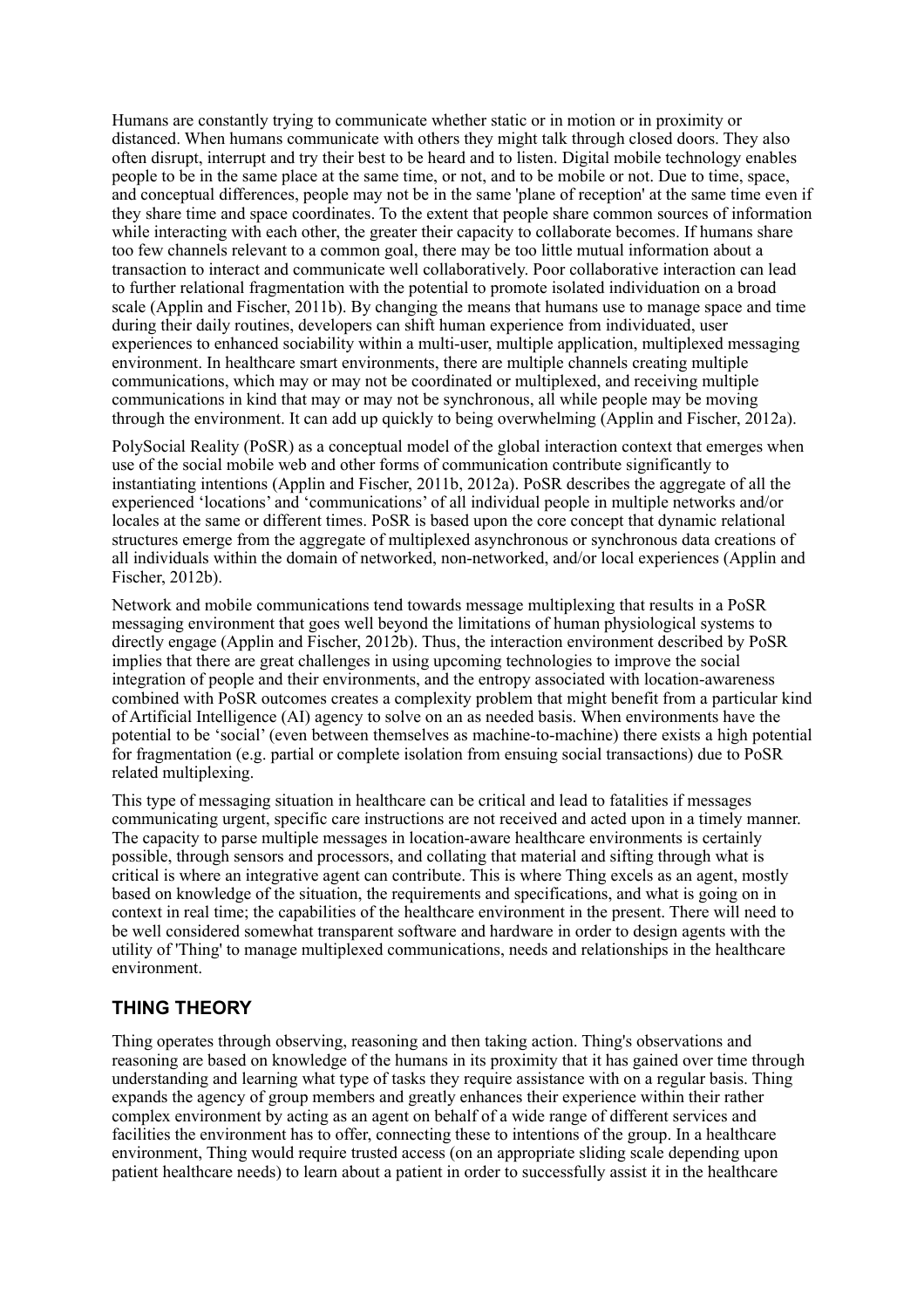environment. Thing can transform a complex jumble of services into a successful technological context. The authors argue that successful technological contexts are those that people use to expand their agency outside that technological context proper; the technology expands their general capacity to choose. (Applin and Fischer 2013).

A Thing-agent might improve a healthcare smart environment by specifying some principles that Thing must satisfy. Foremost, the authors would argue that a Thing-agent can and will facilitate people exercising agency.

Agency is the capacity to make and execute nondeterministic choices intended to advance to a goal as events unfold. For example, humans exercise agency when deciding whether to turn on a light or to walk across a street to avoid a possible obstacle. Agency implies that agents' future choices are not intrinsically fixed or stochastically predictable except on the basis of secondary principles of reasoning, such as rationality, cooperation or enmity.

In any given circumstance, people have a set of options upon which they could base choices. In many cases they will not be aware of some options, a situation that discovery might advance. In other cases, people will lack the means to usefully enact an option because of a lack of skill or knowledge, even though they are aware of it as an available possibility. In still other cases, options might not be available because the contexts within which these would be available, cannot be deployed. Agency is a direct function of how well people can exercise available options into choices. Agency can be expanded by making new options available by discovery or invention, or through supplying the knowledge and skill required to exercise an option. Agency can be reduced by removing options or the capacity to exercise options. We can measure the effective agency within a context relative to a given agent as a simple ratio, choices/options.

Often these options and corresponding choices are somewhat predictable due to the assumption of cultural and social frames for reasoning that will vary between people depending on social roles, relative power and specialist knowledge. High levels of predictability will be based on mutual understanding of the different points-of-view by each participant. Resolving most complex situations is not as simple as making a single choice or a simple sequence of choices.

Adaptive agency is the capacity to transform options into choices, sometimes through learning or skill, but most often through exchange with other agents, where each possesses knowledge and skills that can activate options on behalf of the other. Exchange can be direct or deferred and results in the establishment of social relationships between agents. The foundation of a social relationship requires a mutual presumption of agency on the part of the other; social relations require that each party assumes the other has some level of agency (Applin and Fischer, 2012b). One of the outcomes of this relationship is a process of negotiation between social agents to arrive at a mutually beneficial consensus that influences future choices.

If someone wanted to turn on a lamp, they would most likely try a wall switch, the switch on the lamp, check the plug, or in rare cases, depending upon TV exposure, clap their hands (Srinivas et al., 2004). An average person might not expect or anticipate that the person seeking illumination would put their head in the refrigerator to make use of its automatic light. However, humans can, and have made this choice at times. This is the difficulty in developing adaptive software for an Agent (Thing). Fixed decision tree choices are good, but do not have enough information within them to fully satisfy human agency. An environment, to be truly smart, must learn from the cumulative data within its realm to understand and guess what likely choices might be for a given agent and then facilitate or enact these on behalf of that agent.

The first principle of Thing Theory shown in Table 1 is that the Thing-agent operates as a meta-agent over the entire technology context, not as a sub-component. Our Thing-agent assembles capabilities (e.g. whether or not the refrigerator light is suitable as a lamp) that are extensible based on what subcomponents of the system happen to be available. What Thing can do is ultimately limited by the basic capabilities of various system subcomponents in combination with Thing's knowledge about these and how to combine capabilities to make new more context sensitive capabilities. To increase the Thing-agent's capabilities, more information from subcomponents must be shared. The third principle of Thing Theory is that the Thing-agent must be context aware and able to identify that different combinations of capabilities are available in different contexts, and have a corresponding capacity to manipulate contexts (e.g. enact, repress, aggregate) to 'reveal' new capabilities, many of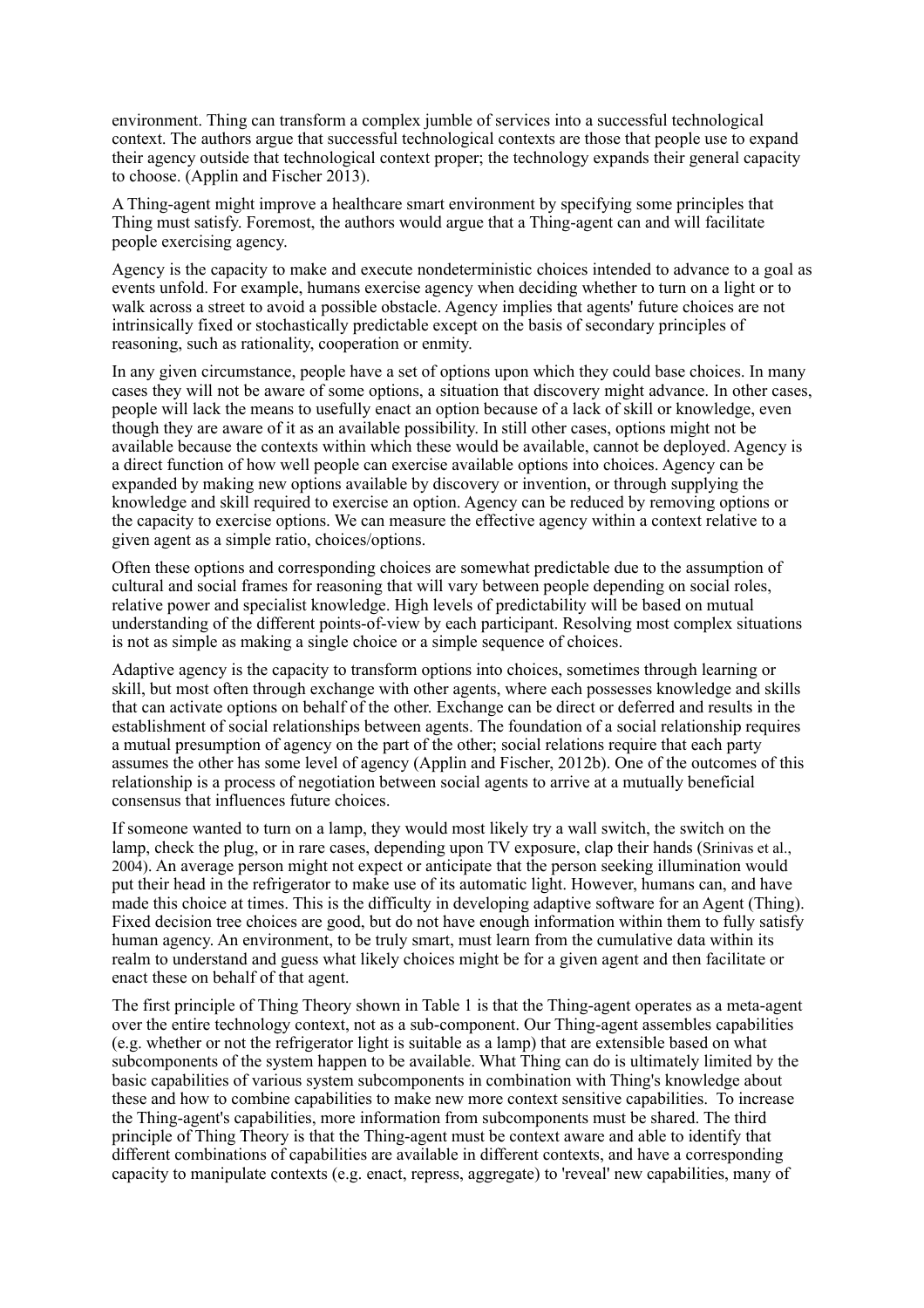which may be 'innovations' based on context discovery (invention). The fourth principle of Thing Theory is that a Thing-agent extends the capabilities of other meta-agents. In order for the fourth principle to work, the meta-agents (a social network of at least one Thing-agent and another metagent) must have some type of transparency or at least shared permissions for the exchange of capabilities and contexts. To describe or analyze such multi-agent systems in healthcare, developers must take account of the social and well as the individual behaviors of the agents as well (Dix and Fischer, 2011).

In implementing Thing theory in location-aware Smart Environments the authors argue that a Thingagent must relate to other agents an interface between multiple smart technological contexts. At a minimum, the Thing-agent will inform agents of the capabilities of a Smart Environment in pragmatic terms that make sense to the agents, and ideally provides a high level interface for the agents into these environments. (Applin and Fischer 2013).

The Thing-agent will discover the capabilities of the various systems it ranges over, and possess a representation of the pragmatic contexts for these. There is an inherent notion of extensibility; new features will be added and people (or other agents) will use the these for many purposes not anticipated by designers. A Thing-agent could more forward on this problem by using an extensible multi-agent simulation incorporating a specification of the capabilities of each sensor and actuator, user expertise and other information, to create a model of the outcomes of how services and agents might interact with each other. Thing-agent could then offer reasonable choices to user agents in terms of what is likely to occur should the agent make a given choice. (Applin and Fischer 2013: Conclusion).

|   | Principle                                                            | <b>Function</b>                                                                                                                                                                                                 |
|---|----------------------------------------------------------------------|-----------------------------------------------------------------------------------------------------------------------------------------------------------------------------------------------------------------|
| 1 | Thing-agent is meta agent                                            | Operates over entire context                                                                                                                                                                                    |
| 2 | Thing-agents's capabilities are<br>based on system<br>subcomponents. | Thing-agent's capabilities of<br>extension are limited by<br>system subcomponents<br>capabilities.                                                                                                              |
| 3 | Thing-agent must be context<br>aware.                                | Thing-agent must be able to<br>identify different capabilities<br>in different contexts and to<br>select most appropriate one to<br>take action.                                                                |
| 4 | Thing-agent works with other<br>meta agents                          | Thing-agent works with other<br>meta-agents to expand their<br>capabilities when required.<br>Shared permissions/context/<br>capabilities are required as is<br>some transparency between<br>other meta-agents. |

*Table 1. Principles and Functions of the Thing-agent*

#### **IMPLEMENTING THING THEORY**

There are two approaches to implementing Thing theory in healthcare smart environments: as an interface to user-agents; and as an interface between multiple smart technological contexts that may be using and supporting the same location. A Thing-agent must do both to be effective, where the Thing-agent serves at a minimum as a means to inform user-agents of the capabilities of the smart environment in pragmatic terms that make sense to the user-agents, and ideally provides a high level interface to these. The Thing-agent must be able to discover the capabilities of the various sub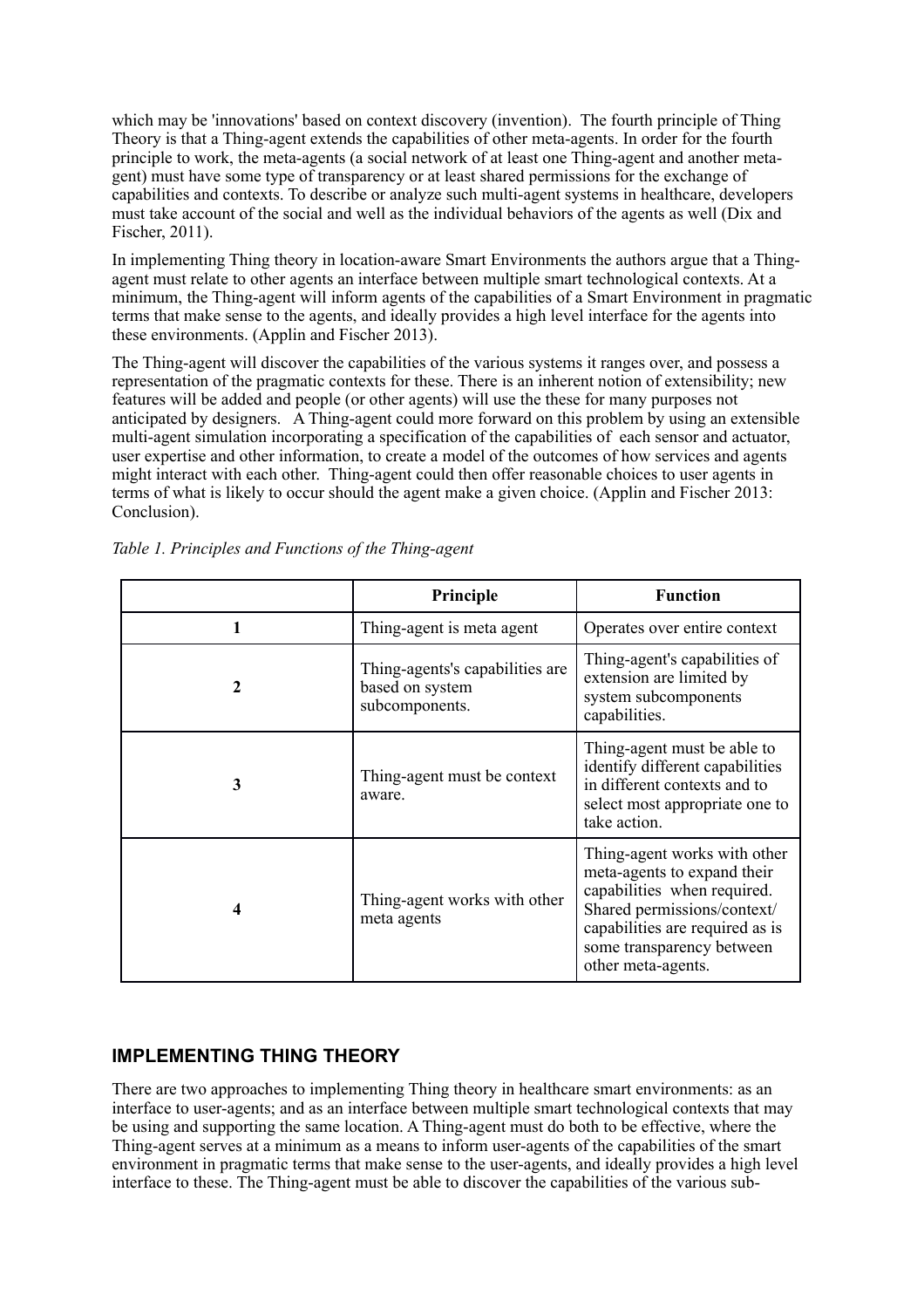systems it ranges over, and to possess a representation of the pragmatic contexts in which the capabilities are expressed. This must be done in a way to where Thing-agent facilitates choices by user-agents, rather than forcing user-agents into specific choices.

For most technology, the user-agent interface is designed by implementing a metaphorical interface. This works reasonably well for simple technological contexts, though it often takes a very long time for designers to find just the 'right' metaphor for implementation.

In a healthcare smart environment, there is usually the intent to 'embed' a technological context within existing contexts that people use. Thus, there is an inherent notion of extensibility in that new features can be added, sometimes arbitrarily with the assumption that people will use the environment for many purposes, not all of which can be anticipated by designers. A possible approach for resolving this is for Thing-agent to employ one or more extensible multi-agent simulations that incorporate a specification of each sub-system that specifies sensor information, associated services and the role of other agents, including health care professionals and patients, to project multiple hypothetical models of how the services and agents might interact with each other, and the resulting contexts that emerge from different combinations of interaction. This would provide a basis for Thing-agent to offer informed choices to both sub-system agents and user-agents, providing feedback in advance to them regarding the choices and the likely outcomes should an agent make a choice, thus permitting agents to 'fine-tune' how they proceed.

To achieve this, developers might need to move beyond classical imperative logics most commonly in use for inference-based systems. Deontic logic was originally developed to explore the logic of morality in theology. In addition to the classical predicate calculus, deontic logic adds two basic modal operators, permitted and obliged (and their negations). Rather than describing specific outcomes, deontic operators focus on potentialities such as what is permitted and not permitted at a given time, with the capacity to identify derivations that make the possible impossible, and the impossible possible. From an agency perspective, identifying available options and choices, and in particular a means of analyzing what is needed to turn a theoretical option into a practical choice (Fischer, 2006).

Deontic logic has been demonstrated to be a useful basis for constructing simulations of sensitive realtime, time and location aware interactions between agents of different types (Ryan et. al. 1991; Dong and Li 2013). Casto and Maibaum (2007) present a deontic logic suitable for representing the interrelations between agents of different types, including agents exhibiting agency, and Horty (2001) is an extended logical treatment of representing and reasoning with agency in deontic logic. An advantage of modeling with deontic logic is that it is relatively easy to introduce new agents, new conditions and new outcomes into a working simulation and produce results that are instructive to user-agents.

Furthermore, a Thing-agent mediated multi-agent simulation can be useful for designing new pancontext technologies to be incorporated into the location-aware smart environment, since these too can take advantage of 'simulation services' provided by Thing-agent as a part of their decision making, both discovering new capabilities, contexts and a basis for comparing different options. Effectively this facilitates the incorporation of true agency into even sub-systems, and thus the capacity for the design of social cooperation between processes, rather than master-slave relationships, exploiting Thing-agent to ensure that the information that needs to be shared to support agency in the network of agents is available to maximize the capacity for cooperation, and avoid the problems that can arise from PoSR networks of cooperating agents.

A presumption might be made that a Thing-agent must have a human intelligence of sorts. The authors agree to the extent that social intelligence is human. However, research such as Brian Hare's ongoing research on dogs highlights their non-human anticipatory intelligence as a alternate type of sensory intelligence (Hare and Tomasello, 2005). A Thing-agent needs to resolve design principles and may need to do this in non-human ways, while remaining socially aware.

#### **Patient Process Management Using Thing Theory**

Extending the Kaiser and IBM example from the IBM Interconnect Smarter Processes Keynote in 2015 (IBM Software, 2015), one of many possible cases where Thing Theory could be used is as a solution to nurse-to-patient room ratio concerns. In the Interconnect example, nurse to patient ratios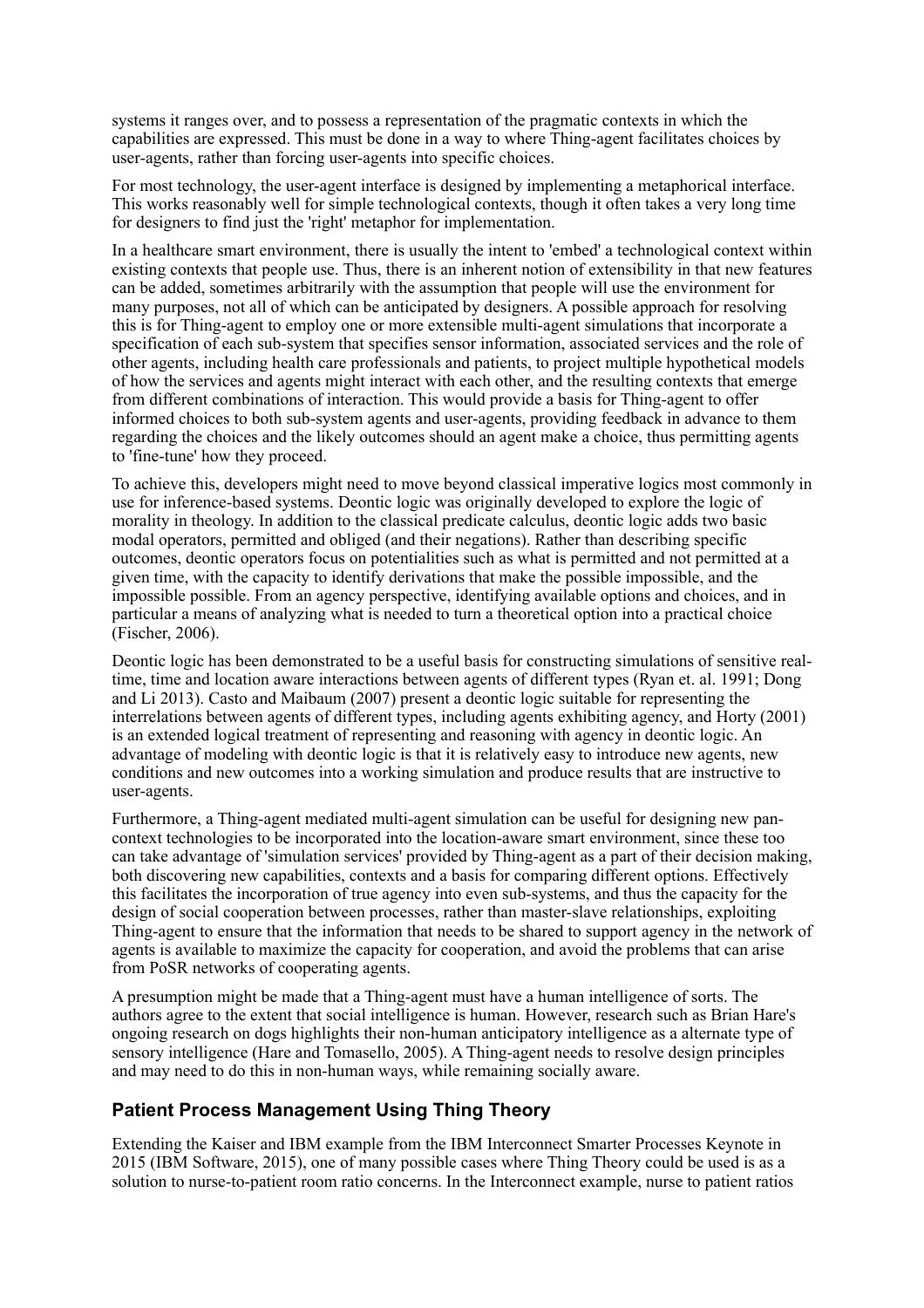are shown to need to be maintained at 1:4 for optimum care in a hospital environment. The IBM/ Kaiser solution proposed tracking nurses to trigger messaging systems, to direct available staff to rooms on wards with lower ratios. This tracking may cause privacy concerns for nursing staff and inhibit implementation. If the healthcare provider's concern is insuring that patient needs are attended to, Thing-agents could monitor in-room processes at a sensor/process level and communicate those to negotiate with other Thing-agent representatives to summon staff.

One critical element of patient care is that the processes required to maintain that specific conditions of care, possibly unique to a single patient, are fulfilled. In the case of hospitalization, each patient may have different needs. Some may need oxygen, heart rate, fluid monitoring at close intervals, others may need different systems monitored or the same ones at different intervals. As people and their conditions are individualized, so must be their care. This is challenging to manage in an environment that must operate within constrained budgets and resources.

A new way to relate to patients using the IoT could be to understand patient care needs as time intervals and time functions that are different from each other. Computing gives developers tools to enable more sophisticated time management. A Thing-agent can manage the time schedules for each patient's needs and communicate those with other Thing-agents that manage nurse schedules. In this way, hospitals would not be tracking whether or not nurses were on the floor, but rather whether or not the maintenance tasks for individual care were addressed at the times they needed to be addressed. The sensors themselves on devices would respond to checks in place by physically present nurses, who would be available to check these patients due to the needs of the monitoring, rather than only due to needs of a nurse to patient ratio.

#### **CONCLUSION**

The healthcare environment intersects with people in deep and meaningful ways. To automate it without this consideration can be dangerous. The first steps of automation as applied to healthcare environments have been based on 'lean' and 'agile' principles with a first focus on cost-savings. This is a short-sighted implementation plan that does not account for the long-term effects on patients of losing agency and critical relationships. Lean and agile mechanisms for 'processing' patients have neglected to respect patients' privacy and have risked patient safety as healthcare workers scramble to make their quota of rooming patients in a lean healthcare environment. Future plans of healthcare providers to incorporate remote 'video medicine' as further cost savings, have the possibility to impact patient care as doctors may miss a critical diagnosis due to the loss of resolution in a small video window. Furthermore, the condition of 'denial' can impact the accuracy of patients self-reporting their states.

When IoT is applied to health care the outcome will be multiple partially-automated IoT device-based systems, from different vendors that vary from installation to installation. These systems will depend on other systems (and people) for oversight, information and activities required for proper operation in any specific context. These systems will have to work together without being designed specifically to do so. In terms corresponding to the four principles of Thing Theory (Table 1), we will need a supervisor agent that operates over the entire context. This agent will monitor dynamically the capabilities and requirements of each IoT device system in the context. It will identify appropriate applications of these capabilities as specific and unique circumstance transpire, coordinating all the systems in that context through relevant information and judgements in the context of use.

Thing is, however, just a critical element, not the only element needed for successful IoT applications in healthcare. In short, automation without context, agency and consideration for patients will lead to unforeseen complications that will cost much more in the long run to resolve. Technology that inhibits a physician from developing the trusted relationships critical and foundational to good care, can also create similar problems. The people designing and implementing healthcare systems must see the people within the systems (workers, physicians, and patients) as a series of long-term relationships that are to be managed, not necessarily resources, services and supplies to be coordinated in the moment. Much of what makes a good doctor-patient relationship function well is the understanding and shared history that happens between the doctor and patient over time. IoT technologies can augment relationships by being smarter about how information may be gathered and processed, but it is best to do this within the context surrounding existing and well-established relationships within the healthcare system. Humans do not necessarily benefit from solely interacting with machines in this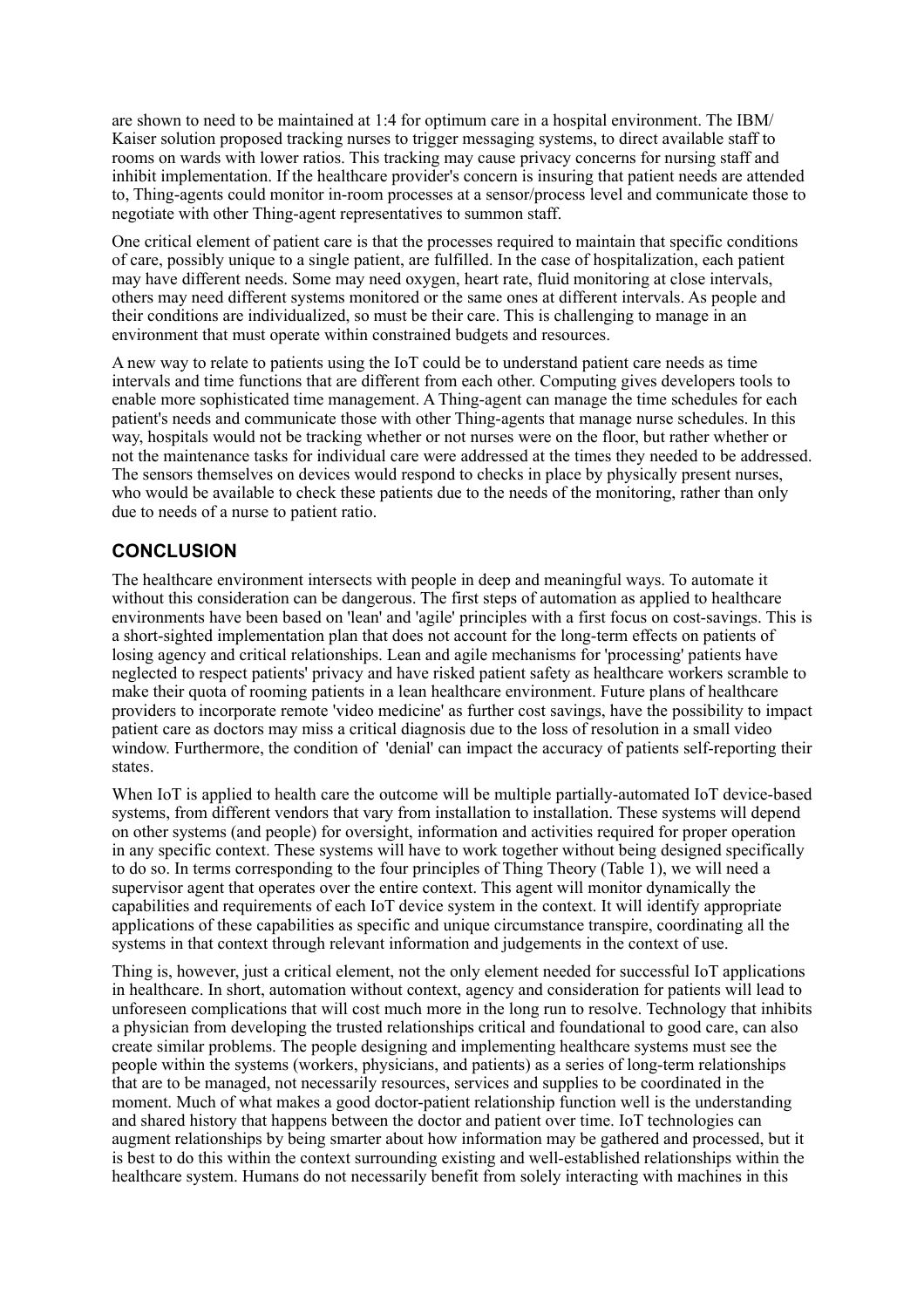context. However, machines can provide processing and knowledge management that assists and bolsters relationships. Our recommendation is that clinics understand how to augment their offerings to let machines do what they do best in the context of enabling the people within the system to do what they do best: create, build and sustain human relationships in the context of maintaining overall health and well-being.

#### **REFERENCES**

Ahsan, K., Kingston, P., & Shah, H. (2009). Context Based Knowledge Management in Healthcare: An EA Approached. In *AMCIS 2009 Proceedings* (pp. 297-302). AIS Electronic Library.

Applin, S. A., and Fischer, M.D. (2011a). A Cultural Perspective on Mixed, Dual and Blended Reality. In *Proceedings of the 16th International Conference on Intelligent User Interfaces (IUI'11) IUI Workshop on Location Awareness for Mixed and Dual Reality (LAMDa'11)* (pp. 1-4). Palo Alto, CA: **DFKI** 

Applin, S. A., and Fischer, M.D. (2011b). Pervasive Computing in Time and Space: The Culture and Context of 'Place' Integration. In *Proceedings of the 2011 7th International Conference on Intelligent Environments (IE'11)* (pp. 285-293). Nottingham, UK: IEEE.

Applin, S. A., and Fischer, M.D. (2012a). PolySocial Reality: Prospects for Extending User Capabilities Beyond Mixed, Dual and Blended Reality. In *Proceedings of the 17th International Conference on Intelligent User Interfaces (IUI'12) Workshop on Location Awareness for Mixed and Dual Reality (LAMDa'12)* (pp.1–4). Lisbon, Portugal: DFKI.

Applin, S.A. and Fischer, M.D. (2012b). Applied Agency: Resolving Multiplexed Communication in Automobiles. In *Adjunct Proceedings of the 4th Annual Conference on Automotive User Interaction*  (*AutomotiveUI '12)* (pp. 159–163), Portsmouth, N.H: ACM SIGCHI.

Applin, S.A. and Fischer, M.D. (2013). Thing Theory: Connecting People to Location-Aware Smart Environments. In *Proceedings of the 18th International Conference on Intelligent User Interfaces (IUI'13) Workshop on Location Awareness for Mixed and Dual Reality (LAMDA'13)* (pp.115-118). Santa Monica, CA: ACM.

Atzori, L., Iera, A., & Morabito, G. (2011). Siot: Giving a social structure to the internet of things. *Communications Letters, IEEE,* 15(11), 1193-1195.

Babar, S., Mahalle, P., Stango, A., Prasad, N., & Prasad, R. (2010). Proposed security model and threat taxonomy for the internet of things (IoT). In *Recent Trends in Network Security and Applications* (pp. 420-429). Berlin/Heidelberg: Springer.

Bradshaw, J. M., Hoffman, R. R., Woods, D. D. & Johnson, M. (2013). The Seven Deadly Myths of "Autonomous Systems". In *IEEE Intelligent Systems (*54-61). IEEE.

Castro, P. and T. Maibaum. (2007). A complete and compact propositional deontic logic. In *Theoretical Aspects of Computing–ICTAC 2007* (109-123). Berlin/Heidelberg, Germany: Springer.

Chaudhry, B., Wang, J., Wu, S., Maglione, M., Mojica, W., Roth, E., Morton, S.C. & Shekelle, P. G. (2006). Systematic review: impact of health information technology on quality, efficiency, and costs of medical care. *Annals of internal medicine*, 144(10), 742-752.

Dix, J. and Fisher, M. (2011).Where logic and agents meet. *Annals of Mathematics and Artificial Intelligence 61*(1), 15-28.

Dong, H., & Li, X. (2013). A deontic action logic for complex actions. In *Logic, Rationality, and Interaction* (pp. 311-315). Berlin/Heidelberg: Springer.

Fairbanks, R. J.,Wears, R. L., Woods, D. D., Hollnagel, E., Plsek, P. & Cook, R. I. (2014 ). Resilience and resilience engineering in health care. *Jt Comm J Qual Patient Saf*, 40, 376-83.

Fischer, M. D. (2006). Cultural agents: a community of minds. In *Engineering Societies in the Agents World VI* (pp. 259-274). Berlin/Heidelberg: Springer.

Gubbi, J., Buyya, R., Marusic, S., & Palaniswami, M. (2013). Internet of Things (IoT): A vision, architectural elements, and future directions. *Future Generation Computer Systems*, 29(7), 1645-1660.